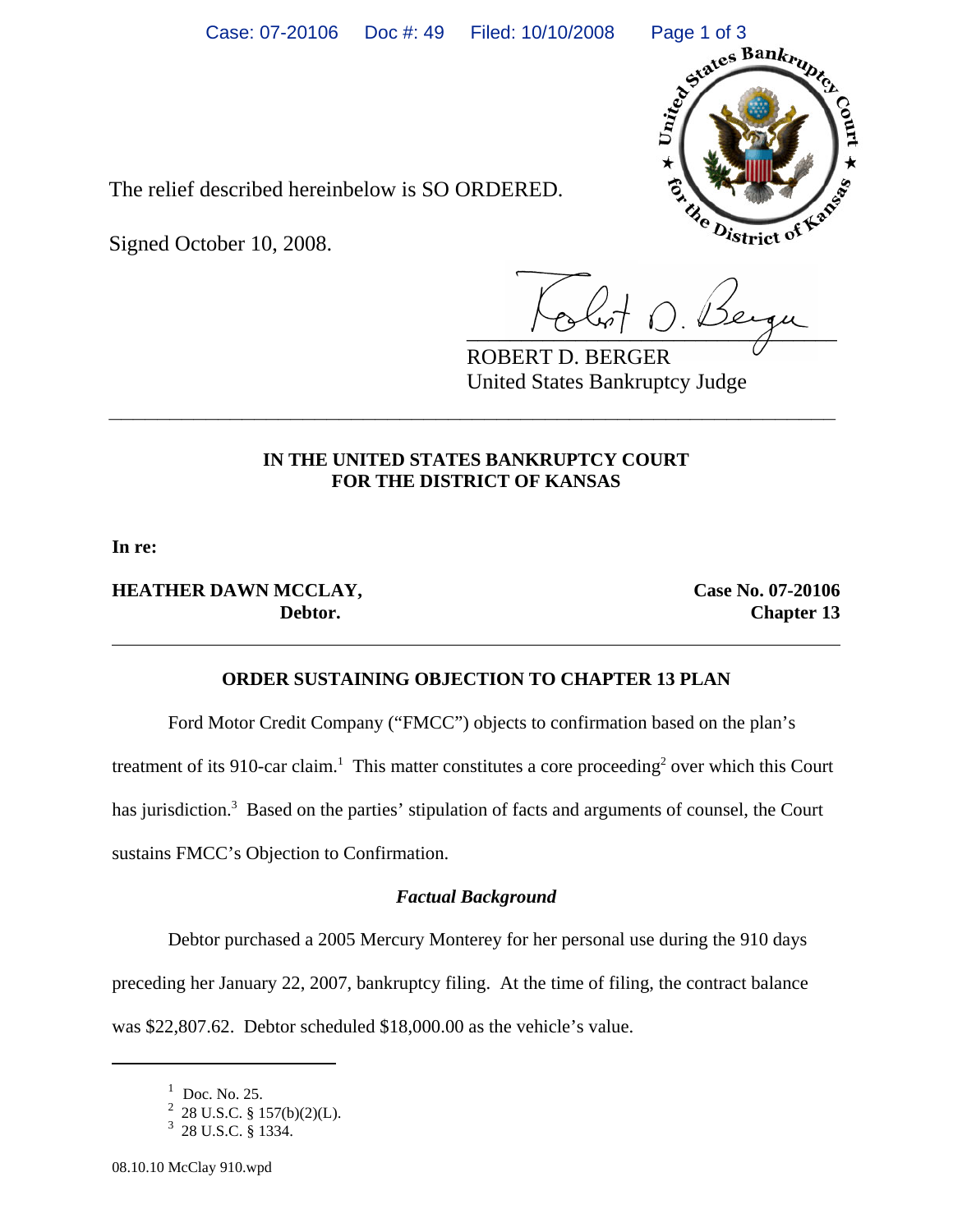Debtor's plan proposes to pay FMCC the contract balance as of the petition date, but the plan does not provide for postpetition interest. The plan also provides Debtor may, at her option, surrender the vehicle post-confirmation in full satisfaction of FMCC's claim. FMCC objects to the plan pursuant to the last sentence of 11 U.S.C.  $\S$  1325(a) commonly referred to as the hanging paragraph<sup>4</sup> and argues Debtor must pay the contract balance plus postpetition interest. FMCC further argues that upon surrender of its collateral, 11 U.S.C. § 1325(a)(5)(C) requires the sale proceeds be applied as a payment toward the contract debt under state law with any remaining deficiency being an allowed unsecured claim. Debtor responds that FMCC's claim may not be valued into secured and unsecured components; thus, surrender of the collateral under  $$1325(a)(5)(C)$  satisfies the claim in full.

#### *Discussion*

Pursuant to *Jones*, FMCC is entitled to postpetition interest.<sup>5</sup> Pursuant to *Ballard*, the Debtor must provide for any deficiency if the vehicle is surrendered.<sup>6</sup> Since Debtor's plan does not provide for either, the plan cannot be confirmed.

Further, Debtor's proposed plan seeks both to retain the collateral at confirmation and reserve a unilateral right to surrender the collateral post-confirmation without a motion to modify. Debtor offers no authority to maintain the threshold option throughout the plan either to retain and pay for the vehicle or surrender the vehicle. Debtor may not preemptively obtain §1329 plan modification approval at her initial §1324 confirmation hearing. If a debtor needs to

<sup>&</sup>lt;sup>4</sup> The last sentence of § 1325(a) reads: "For purposes of paragraph (5), section 506 shall not apply to a claim described in that paragraph if the creditor has a purchase money security interest securing the debt that is the subject of the claim, the debt was incurred within the 910-day preceding the date of the filing of the petition, and the collateral for that debt consists of a motor vehicle (as defined in section 30102 of title 49) acquired for the personal use of the debtor, or if collateral for that debt consists of any other thing of value, if the debt was incurred during the 1-year period preceding that filing."

<sup>5</sup> *In re Jones,* 530 F.3d 1284 (10th Cir. 2008).

<sup>6</sup> *In re Ballard,* 526 F.3d 634 (10th Cir. 2008).